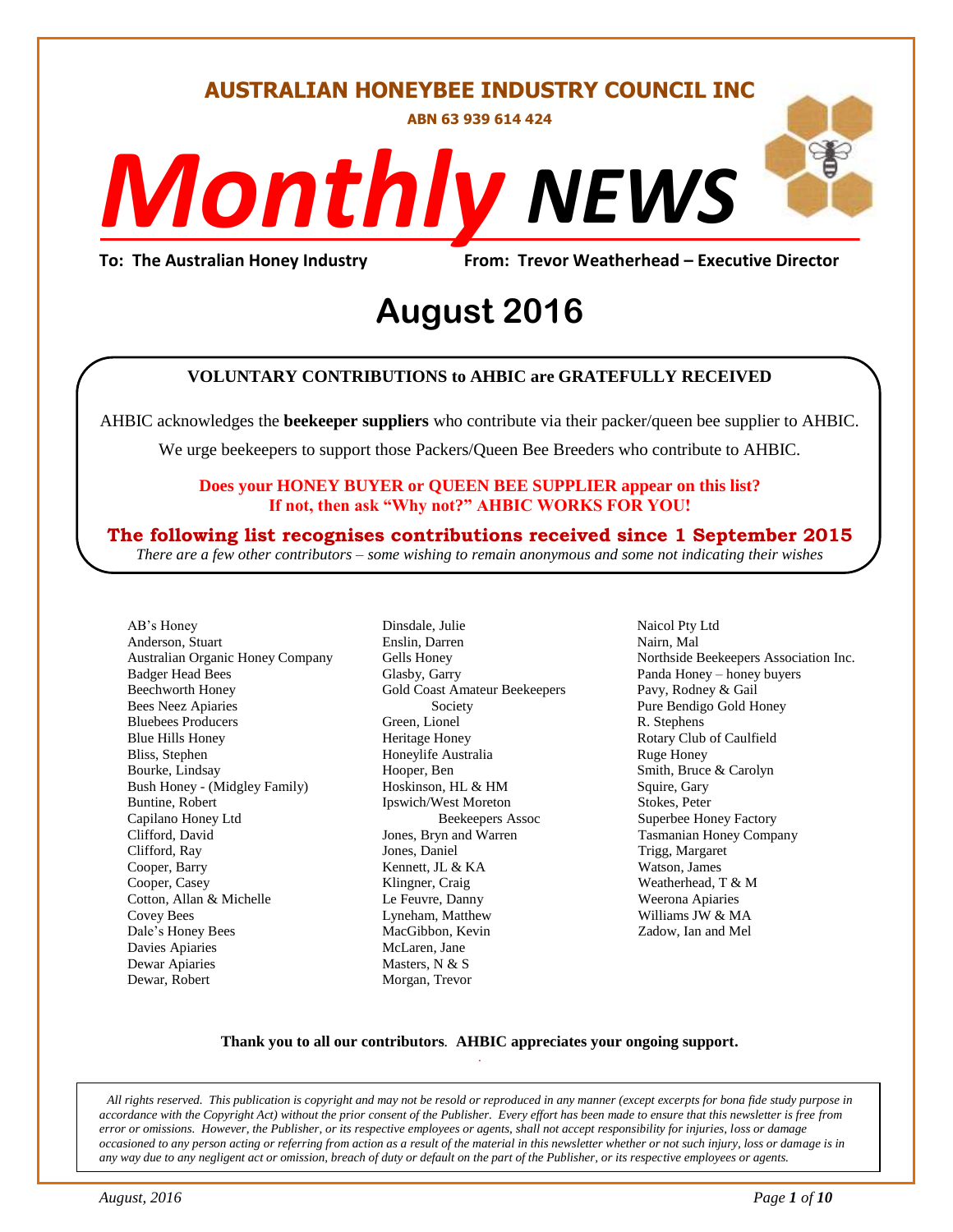#### **ASIAN BEES AND** *VARROA JACOBSONI* **IN TOWNSVILLE**

I have sent out Information no.8 on 3 September, 2016.



*Preparing for sugar shake. Photo – Simeon Valkenburg* This is a system perfected by Ben Oldroyd and Ros Gloag from the University of Sydney. As reported elsewhere cerana drones were able to be caught and even some mellifera. This will now be a very useful tool in showing the presence or absence of cerana in an area.

We have more volunteers scheduled to go to Townsville over the next few weeks. If you have the skills in performing the sugar shake, alcohol wash and drone uncapping and you can spend a week in Townsville as a volunteer, then please contact Craig Klingner on 0428 344 125 or email at [klingnershoneyco@bordernet.com.au](mailto:klingnershoneyco@bordernet.com.au) *Looking for queen prior to sugar shake. Photo – Ben Moore*



Further to that information, I would report on the week in Townsville. We had four (4) volunteers who taught the local beekeepers how to carry out sugar shakes, alcohol washes and drone uncapping. The local beekeepers, whose hives were visited, were very appreciative and are now able to carry out these tests themselves. There are more beekeepers in Townsville who the next series of volunteers will also teach.

One of the highlights was to be able to go out with the Queensland Department staff who had been trained in using helium filled balloons and lures to attract drones.





*Pick the Asian bee The helium balloons with beekeeper volunteers - L. to R. Paul Valkenburg Trevor Weatherhead, Jeff Matsen, Simeon Valkenburg, Ben Moore*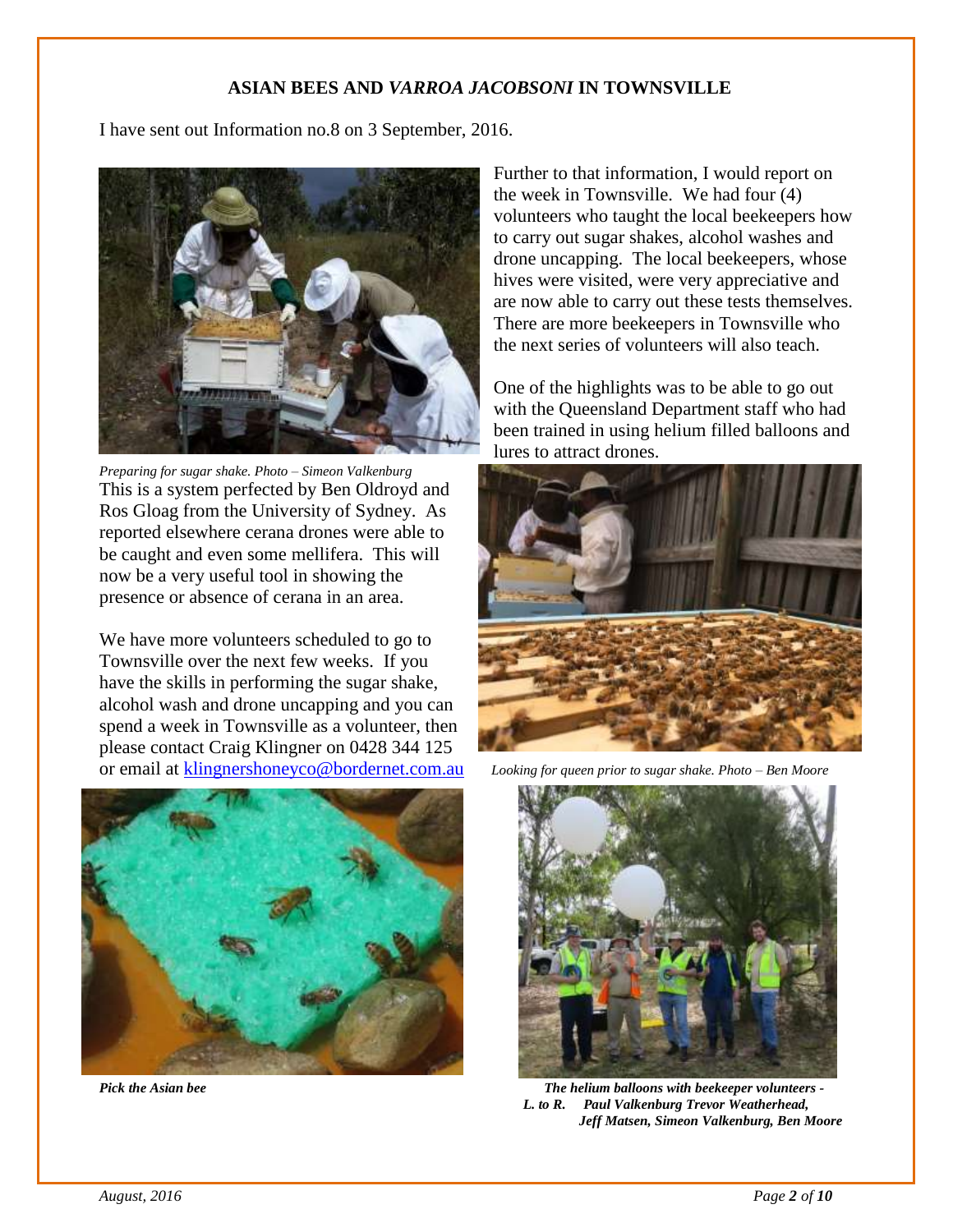#### **TRADEMARKING OF MANUKA**

Some in New Zealand are attempting to trademark "manuka" and make it so that only honey from *Leptospermum scoparium* in New Zealand can be called manuka. We are watching developments here and will be objecting. Manuka is a term that has a history of use in Australia as well.

AHBIC can well understand the New Zealanders wanting to make sure that what is labelled as New Zealand manuka is in fact manuka. Australia is also on the same position. Some see it as NZ wanting to collar the market.

There is no reason why Australia and New Zealand could not work together to make sure that what is sold as manuka is manuka. There are many cases of fraudulent labelling of manuka around the world.

There has been some publicity on this. This is a recent article in the Wall Street Journal.

#### *"New Zealand, Australia Fight Over Manuka Honey Pot*

*Fearing the sting of competition in the market for the premium-priced superfood, New Zealand seeks to trademark the name*

#### *By LUCY CRAYMER*

*Aug. 31, 2016 11:24 a.m. ET*

*A sticky tug-of-war has arisen over the right to the "manuka honey" label—the name attached to a pricey variety whose superfood status has won it fans from TV's Kourtney Kardashian to tennis star Novak Djokovic. New Zealand honey makers recently made a beeline for the country's Intellectual Property Office seeking exclusive international rights to "manuka," noting that it's the name their country's indigenous Māori people gave to the tree whose nectar is the basis of the honey. Their counterparts in Australia shot back that while they may mostly know the tree by the rather more prosaic name "jellybush" (in scientific nomenclature, Leptospermum scoparium), it is native there as well.*

*"They complain that they can't produce enough manuka honey for the world, and they forget about us," Lindsay Bourke, chairman of the Australian Honey Bee Industry Council, said of the New Zealanders. "They are our closest friends, and they should be working with us."*

*The Australian council said it intends to file an objection to the trademark application, which was made by Unique Manuka Factor, a trade group representing most of New Zealand's manuka producers. For the honey makers of New Zealand[—No. 3 globally in honey exports at \\$227.6 million,](http://www.wsj.com/articles/new-zealand-manuka-honey-rules-aim-to-keep-producers-fans-sweet-1406878633) around 80% from the manuka variety—the worries go deeper than Australia. They fear that anyone in the right climate could get hold of tree seedlings and start making their own manuka. At least one U.K. producer is marketing some of its honey as containing the manuka variety.*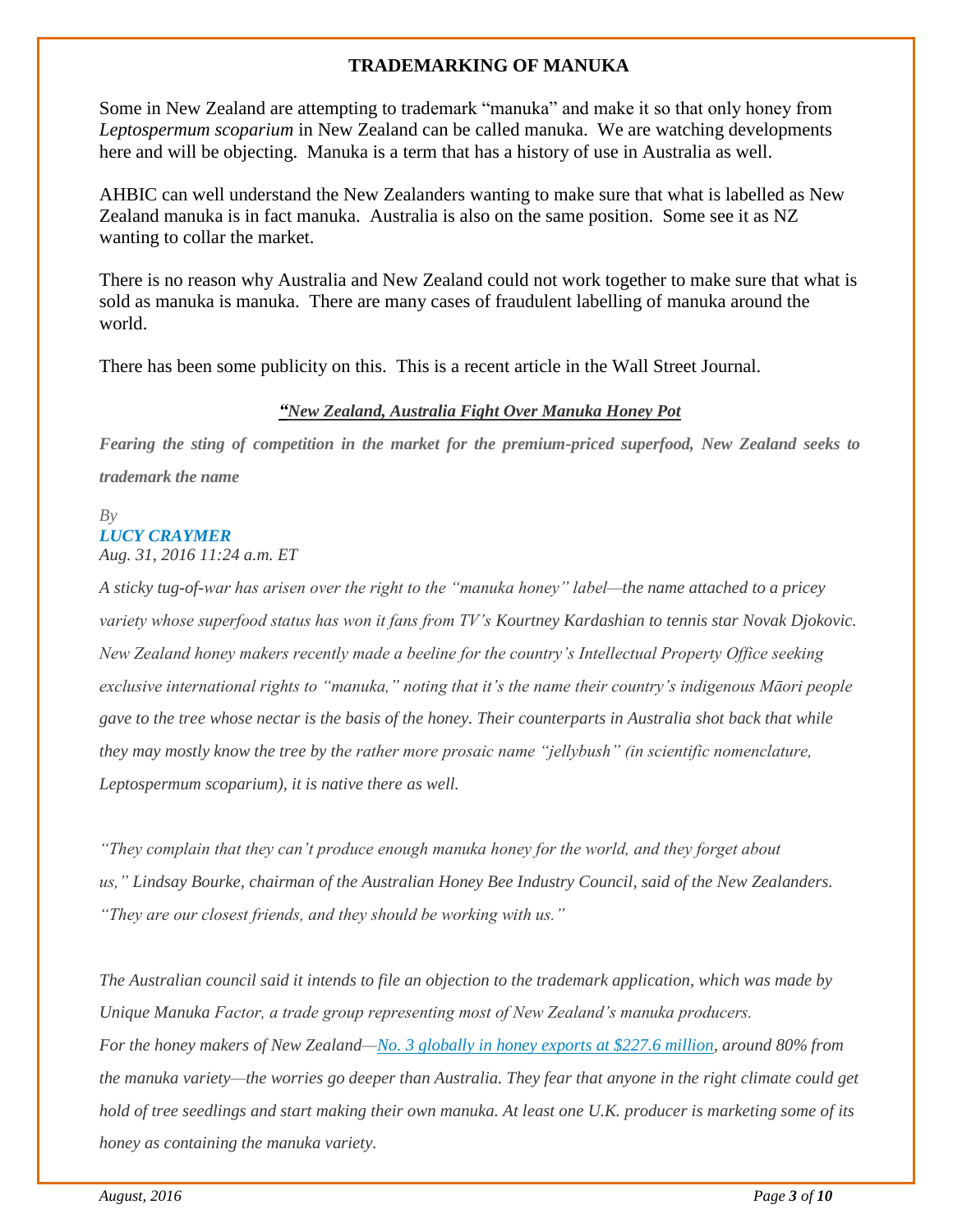*Winning a trademark would prevent producers outside New Zealand from labeling their honey manuka—much as wine producers outside France's Champagne region are barred from using that storied name for their sparkling wine, even if they make it with the same grapes and the same production process. "It's about protecting the names and words that are of value to you as a country," said John Rawcliffe, spokesman for Unique Manuka Factor Honey Association. "Anyone could plant manuka anywhere. And the consumer is demanding to know it has come from here."*

*The incentive on all sides is fireweed-clear: While the export value of ordinary honey is about 20 U.S. cents an ounce, manuka honey can bring \$3.40, according to the New Zealand government. Its popularity is driven by scientific research showing it can help heal wounds, ulcers and burns—the U.S. Food and Drug Administration has approved the sale of manuka-honey dressings—and bolder claims by fans that its health benefits range from soothing a sore throat to boosting the immune system. The honey's antibacterial properties are the product of substances in the nectar produced by the tree's flowers, converted and accentuated by bee magic.*

*Mr. Djokovic, ranked world No. 1 in men's singles tennis, has [said he starts his day with two teaspoons of](http://www.wsj.com/articles/SB10001424127887324354704578638142604610644)  [manuka honey and also eats it during matches.](http://www.wsj.com/articles/SB10001424127887324354704578638142604610644) Manuka fan Ms. Kardashian has been hired to front an advertisement for New Zealand-based cosmetics company Manuka Doctor. The decision to apply for a trademark, Mr. Rawcliffe said, was partly prompted by signs that Australia's manuka industry, while still small in comparison to New Zealand's, is busy getting bigger. Australian researchers are working to determine which of the country's 86 jellybush varieties produce the right kind of nectar, new investors are looking to move into the sector and existing producers are increasing capacity.*

*"The market has really exploded and much of that has been driven by demand from China," says Michael Howes, owner of Active Medicinal Honey Pty Ltd., who is looking to double the number of hives he has in Australia's New South Wales to 1,000.*

*Not everyone in New Zealand is upset by Australia's ambitions. New Zealand honey producer [Comvita](http://quotes.wsj.com/NZ/XNZE/CVT) Ltd. has formed a joint venture with Australia's largest producer, [Capilano Honey](http://quotes.wsj.com/AU/XASX/CZZ) Ltd., to increase its access to Australian honey. Comvita looked to source from Australia because its manuka is cheaper—primarily because consumers dislike the taste. For Comvita, this isn't a problem, Chief Executive Scott Coulter said: It buys the honey mostly for medical uses.*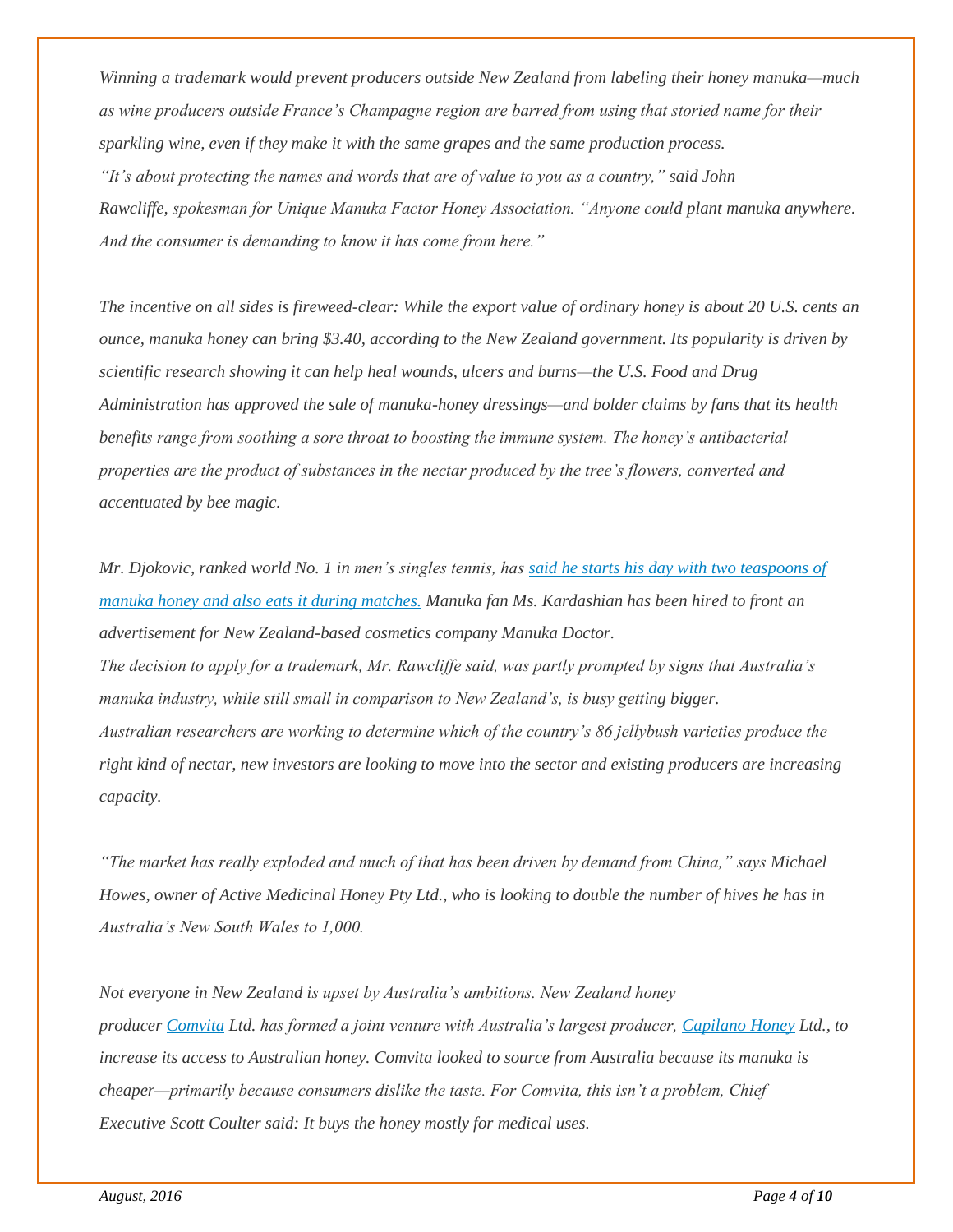*As for the name, Mr. Coulter added, Australia has reasonable objections to New Zealand's monopoly hopes beyond, that is, having a suburb of its capital, Canberra, called Manuka.*

*"They have the same type of plant and they produce the same type of honey from it," he said, "so it's hard to argue that it's the sole rights of New Zealand to sell that type of honey."*

AHBIC Chairperson, Lindsay Bourke has also put out some information.

#### *GRAND THEFT MANUKA*

*A recent application by the UMF Honey Association Inc of New Zealand to trademark 'Manuka Honey' is an affront to Australian producers.*

*Manuka honey has been produced here in Tasmania since the arrival of the European honey bee. There are numerous records of the word 'Manuka' in print and in place names dating back at least to 1884. The Manuka tree, or Leptospermum scoparium, originated in Tasmania and seed dispersed from there to New Zealand. Australia is home to over 80 species of Leptospermum to New Zealand's one, yet New Zealand apiarists wish to claim it as their own!*

*We could sympathise; they long assumed that Manuka was unique to New Zealand and much of the marketing and research from which all Manuka producers now benefit was undertaken on that basis. However, neither the name 'Manuka' nor the species Leptospermum scoparium are unique to New Zealand and Manuka should not join Kiwi Fruit and Bungee Jumping on the list of stolen and re-branded Kiwi products.*

*Australia will fight this application if necessary - but the point is we shouldn't have to!* 

*Lindsay Bourke Chairman Australian Honey Bee Industry Council*

#### **PERSONAL PROPERTIES SECURITY REGISTER**

Not that I wish misfortune on anyone but an article in the ABC Rural news may be of interest to some beekeepers. See [http://www.abc.net.au/news/2016-08-05/farmers-risk-losing-millions-as](http://www.abc.net.au/news/2016-08-05/farmers-risk-losing-millions-as-bankruptcies-rise-nationally/7692912)[bankruptcies-rise-nationally/7692912](http://www.abc.net.au/news/2016-08-05/farmers-risk-losing-millions-as-bankruptcies-rise-nationally/7692912)

#### **HONEY MONTH COMMITTEE CHAIR**

At the AGM the nomination for the Chair of this Committee has declined the nomination.

AHBIC is now looking for expressions of interest for someone to fill this role. For those States that are participating, the role for the Chair is a co-ordinating one where information is exchanged. The Chair is also responsible for preparing information to go on the AHBIC website.

Anyone who is interested in this role, please contact the Executive Director of AHBIC by email at [ahbic@honeybee.org.au](mailto:ahbic@honeybee.org.au)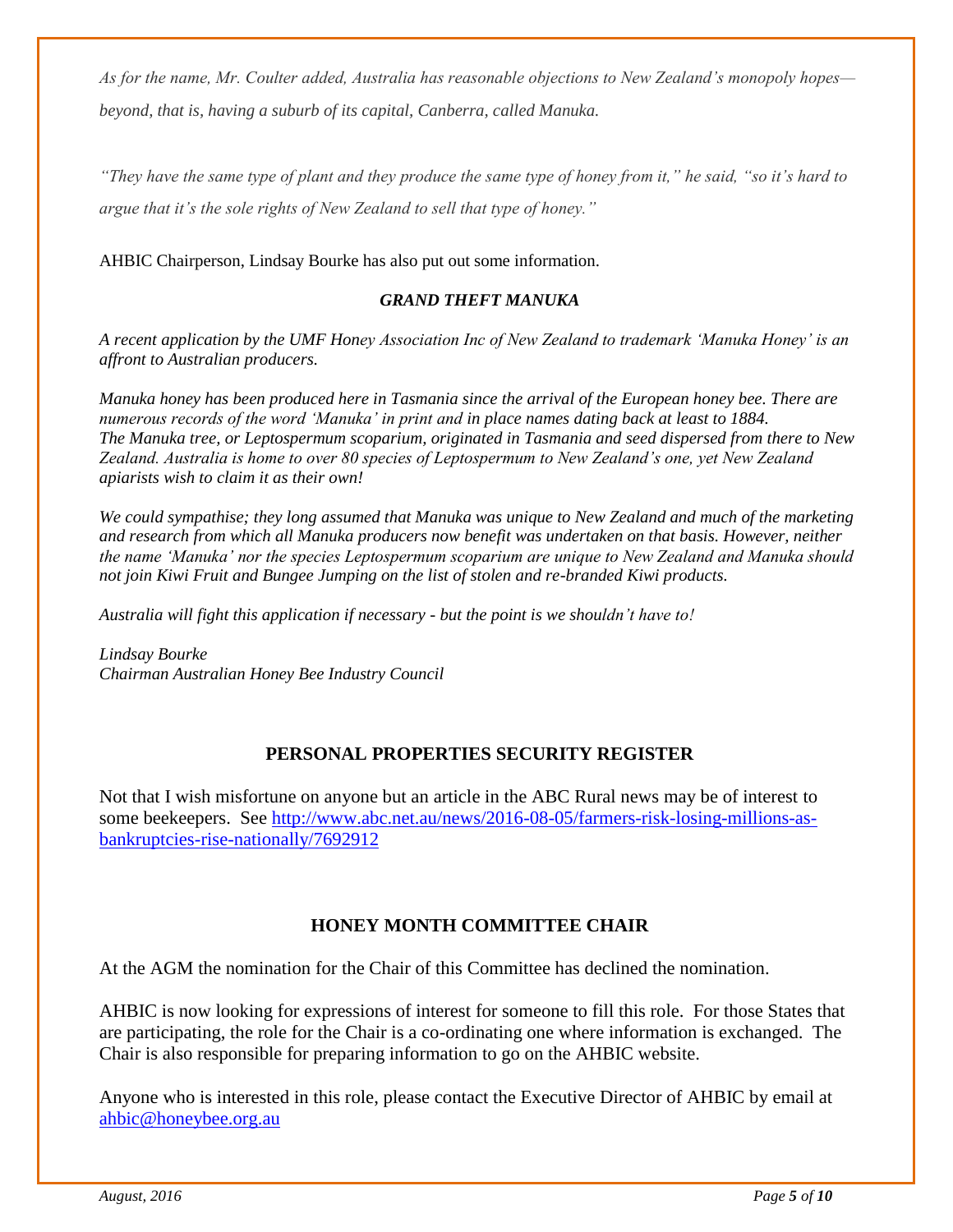#### **DRONE BEE SEMEN IMPORTATION**

AHBIC is still in negotiation with the Department of Agriculture and Water Resources about the protocol for the importation of drone bee semen.

The Department is still wanting the semen to come in without any testing whereas AHBIC is arguing for testing for deformed wing virus, slow paralysis virus and Africanised genes before it is released to the importer.

#### **HONEY EXPORTS TO SAUDI ARABIA**

To date, despite the representations made to the Saudi's by the Department of Agriculture and Water Resources, the export of honey to Saudi Arabia from countries that have small hive beetle is still banned.

#### **EXPORTS TO JAPAN**

Please note that there is now a charge on quota certificates for Japan. The charge is:-

Certificates for non-prescribed goods e.g. honey will be charged \$76, which is remitted to \$47 until further notice

Advice has also been received that the quota for honey for Japan has been reached for this year.

#### **LIVE BEE EXPORTS TO THE USA**

Still no word out from the USA regarding the re-opening of the import of live bees from Australia.

#### **AGM**

Annual conferences for 2017, in chronological order, as I have them are:-

| 13 May                     |
|----------------------------|
| 18 & 19 May - Ballina      |
| 26 & 27 May                |
| 7 & 8 June                 |
| 23 June                    |
| 29 June $-1$ July - Gympie |
| $6 & 7$ July               |
| 8 July                     |
| <b>TBA</b>                 |
| TBA                        |
|                            |

The AHBIC AGM will be held in South Australia in 2017.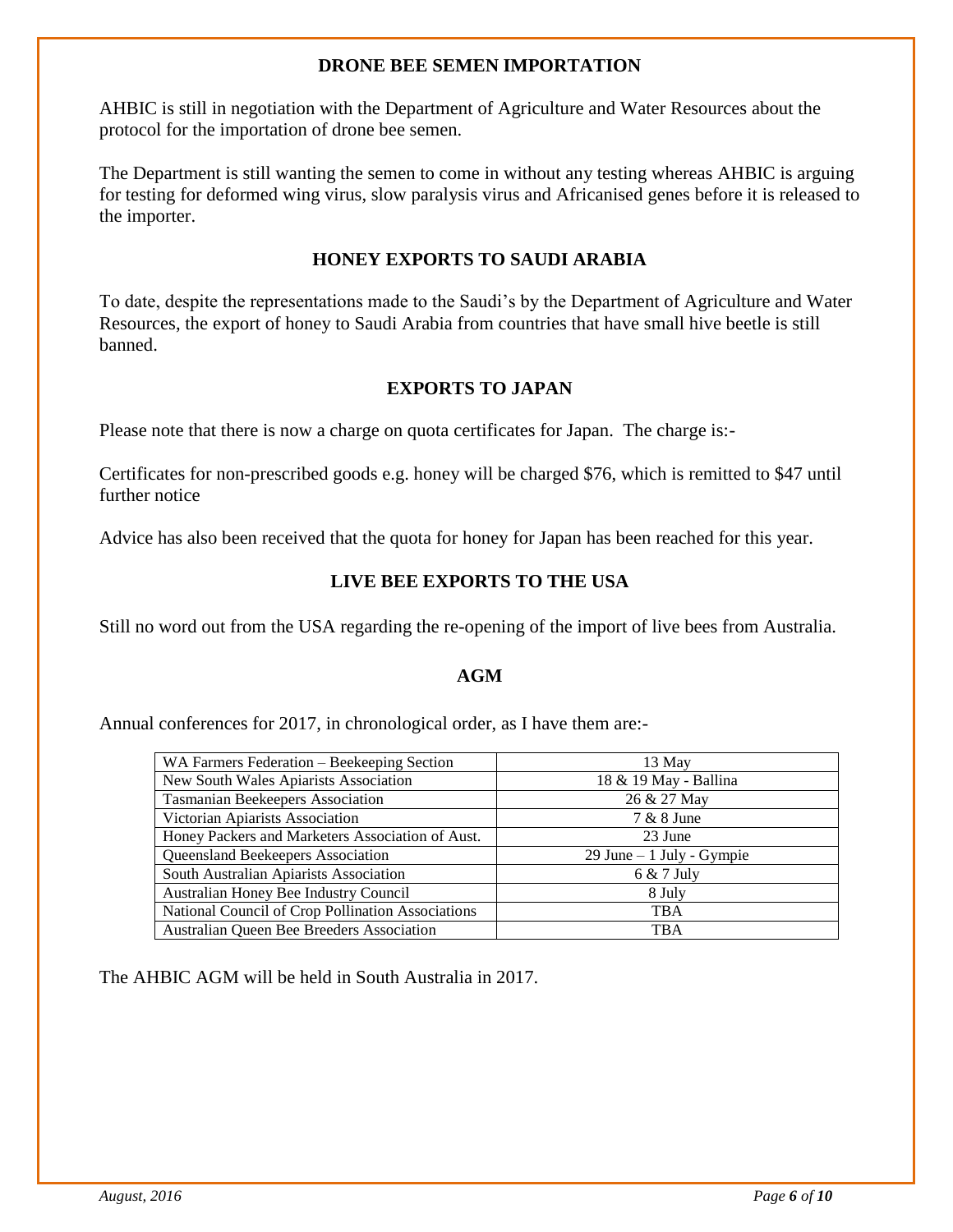#### **NEW CHEMICAL REGISTRATIONS**

Huilong Bifenthrin 80 SC Insecticide<br>80 q/L bifenthrin

For the control of various insect pests in bananas, brassicas, cotton, wine grapevines, potatoes, sugarcane and for the

**Product Fiptron 200 Insecticide 200 g/L fipronil** 

Conquest Crop Protection Pty Ltd<br>098 814 932

control of ants in commercial turf<br>10 August 2016

To change the distinguishing product name and the name that appears on the label from 'AGSPRAY BIFENTHRIN 80 SC INSECTICIDE' to 'HUILONG BIFENTHRIN 80 SC INSECTICIDE'

**Application no:** 107385 **Active constituent/s: Applicant name: Applicant name: Applicant name: Applicant ACN: Applicant ACN: Applicant ACN: Applicant ACN: Applicant ACN: Applicant ACN: Applicant ACN: Applicant ACN: Applicant ACN: Applicant ACN: Applicant ACN:**<br>Summary of variation:

**Date of variation: Product registration no.:** 67140 **Label approval no.:** 

**Application no.:** 106278 **Active constituent/s:**<br>**Applicant name: Applicant ACN:**<br>Summary of use

**Date of registration/approval:** 10 August 2016 **Product registration no.:** 82626 **Label approval no.:** 

**Application no.:** 60514<br> **Active constituent/s:** Momfluorothrin **Active constituent/s:**<br>Applicant name:

Applicant ACN:<br>Summary of use:

**Date of approval: Approval no.:** 69332

**Application no.:** 57636<br> **Active constituent/s:** Fosthiazate **Active constituent/s:**<br>Applicant name: **Applicant ACN:** N/A<br> **Summary of use:** For

**Date of approval:**  $\begin{array}{r} 4 \text{ August } 2016 \\ \text{Approxd no.:} \end{array}$ **Approval no.:** 

Sumitomo Chemical Australia Pty Ltd<br>081 096 255 For use in agricultural chemical products<br>3 August 2016

**Applicant name:** Ishihara Sangyo Kaisha Ltd For use in agricultural chemical products

#### **LEVYABLE HONEY IN AUSTRALIA**

Figures provided by the Department of Agriculture and Water Resources have shown a significant decline in the amount of levyable honey in Australia in recent years. From the figures below we can see that since 2012-13 the amount has decreased by around 33%.

| Kilos of honey on which levy was paid |
|---------------------------------------|
| 22,384,754                            |
| 21,762,399                            |
| 17,995,189                            |
| 14,810,747                            |
|                                       |

This decrease has all sorts of ramifications for our industry.

Firstly, the amount of research levy has decreased which means that the amount of research will decrease because of the lack of levy receipts and the resultant loss of matching money by the Federal Government.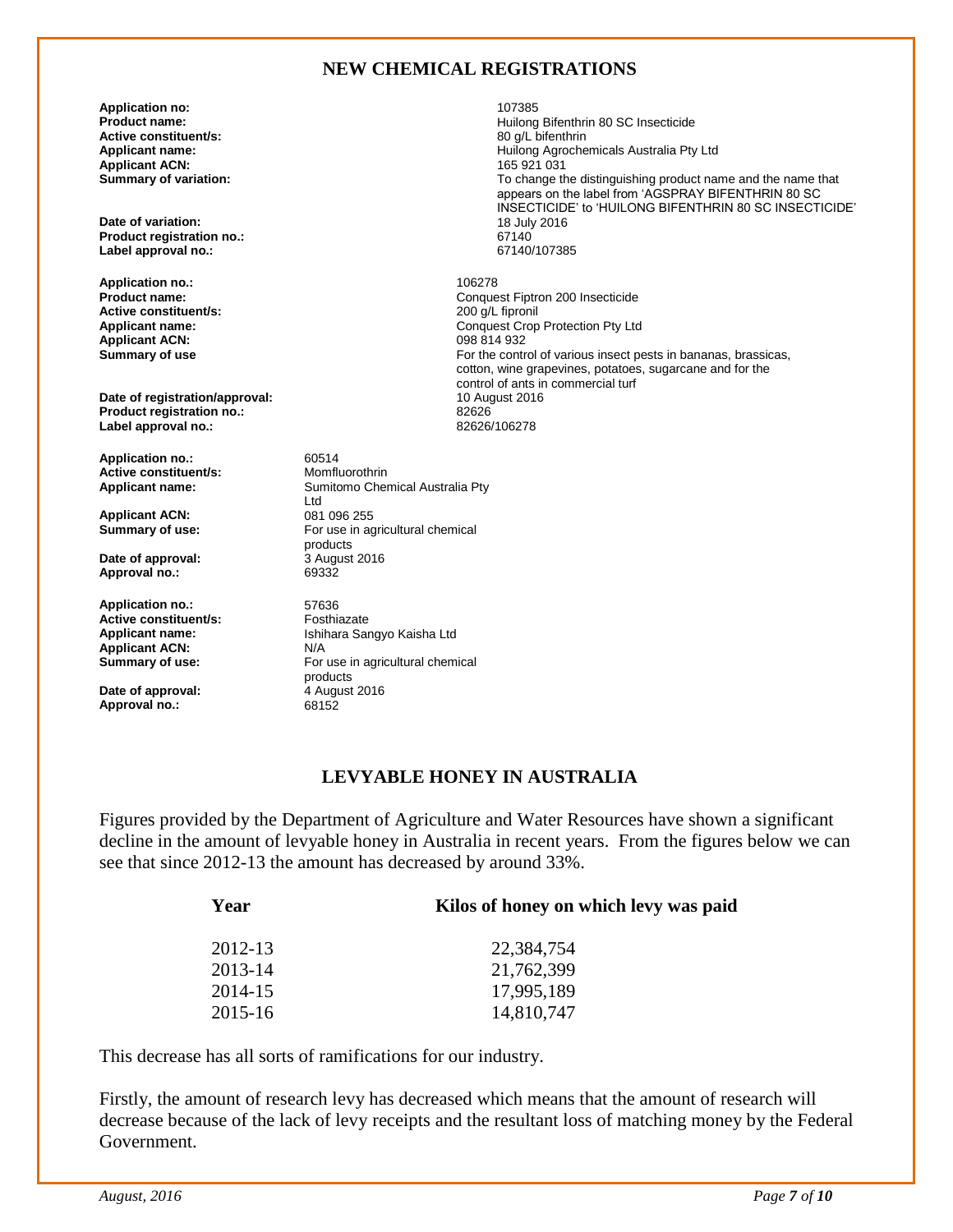Secondly, funding of the Bee Biosecurity Officers (BBO) is also funded out of the levy collections and a loss of production will result in a reduction in the amount of money collected for funding the BBO's.

Thirdly, the National Residue Survey (NRS) levy receipts will be down. We are already using up reserves in this fund. This comes on top of the European Union requirements, from their recent audit, that the NRS program be changed which will result in increased costs to run the program.

So we can only hope for better seasons so that our honey production gets back to a normal situation.

#### **ALMOND POLLINATION**

An article on the ABC Rural program says that there will be a need for 70,000 more hives for almond pollination within five (5) years. See article at [http://www.abc.net.au/news/2016-08-19/bees-and](http://www.abc.net.au/news/2016-08-19/bees-and-almonds/7765408)[almonds/7765408](http://www.abc.net.au/news/2016-08-19/bees-and-almonds/7765408)

Reports for this year indicate a successful year with around 180,000 hives used in pollination.

#### **Victorian bee expert leaves after half a century service**

#### *25 August 2016*

*"Agriculture Victoria's Senior Apicultural Officer, Russell Goodman, is about to leave the bee business after 51 years keeping the state's pollinators healthy.*

*Russell is one of Australia's most respected honey bee experts, and holder of the 2014 Public Service Medal given as part of the Queen's Birthday Honours List.*

*Recent decades have seen increased awareness of the importance of healthy bees for Australian and global food production, and experienced and talented apiarists like Russell are on the front line keeping our bees safe.*

*He has developed and delivered awareness and training programs for beekeepers to help them manage pests and diseases such as European Foulbrood, American Foulbrood, small hive beetle and varroa mite.*

*His books 'Beekeeping in Australia', co-authored with Peter Kaczynski, and 'Honey Flora of Victoria' have been through multiple editions and are seen as the go-to guides for honey producers big and small. The [books](http://www.rirdc.gov.au/)  [are available for free download on the RIRDC website.](http://www.rirdc.gov.au/)*

*With nearly 110,000 hives and almost 5,000 registered bee keepers in Victoria – 1,500 of them setting up hives since 2011 – reliable, easily available information is vital to protect the biosecurity of the whole honeybee and pollination industry.*

*Victoria's Chief Plant Health Officer, Dr Gabrielle Vivian-Smith, said that thanks to Russell's expert advice on honeybee pollination, Victoria has a flourishing almond industry.*

*"Last week we saw the country's biggest livestock migration as bees from around the country arrived in Robinvale, north-west Victoria, to pollinate our almonds," Dr Vivian-Smith said.*

*"Without sound advice on preventing, detecting and managing bee pests and diseases from experts like Russell Goodman, this kind of mass pollination would be at significant risk."*

*"Almond production in Victoria in 2014-15 exceeded \$500 million, and every single one of those almonds was due to pollination by a healthy bee," she said.*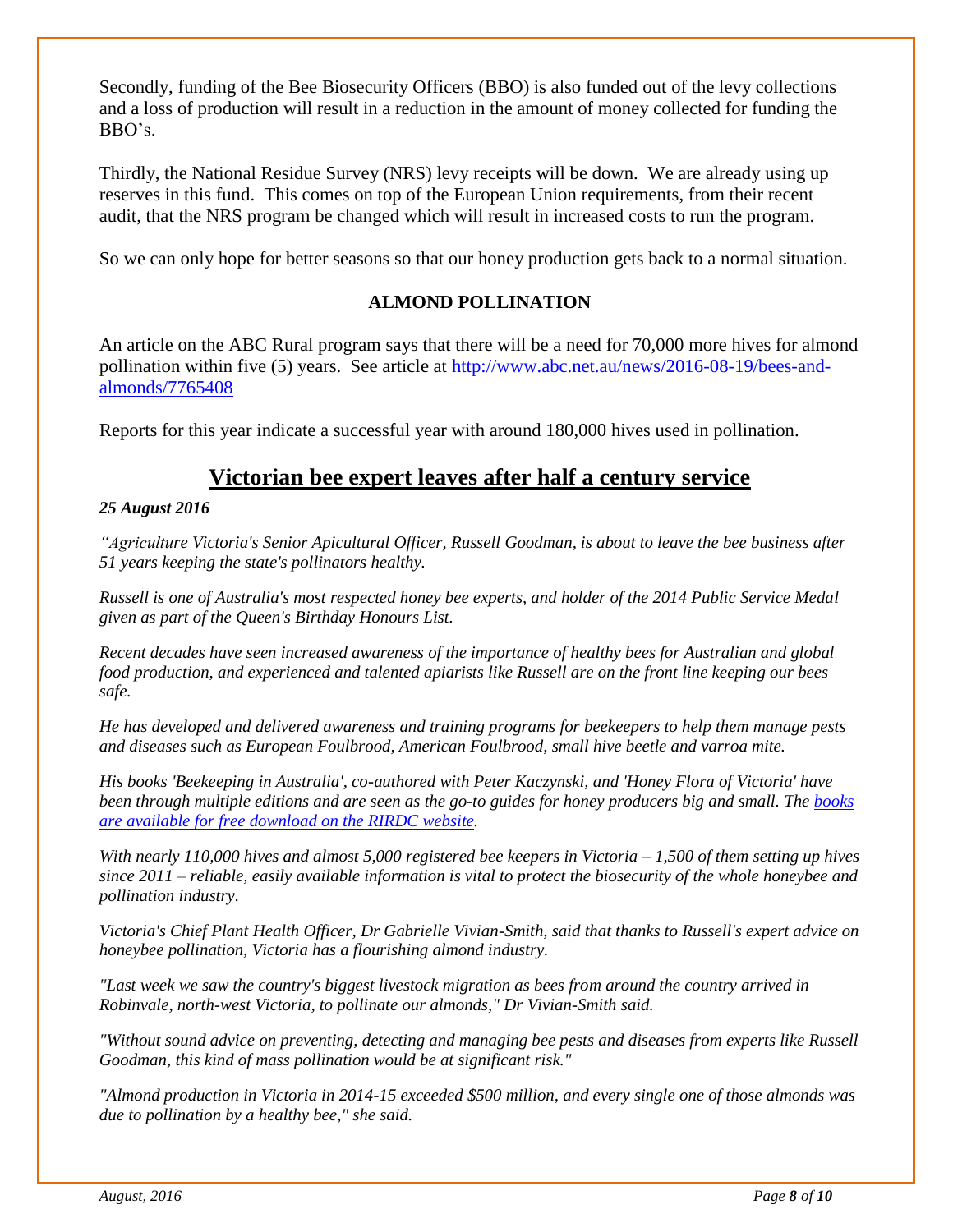*Russell will leave the department at the end of August for a period of extended leave before formally retiring in 2017 after more than half a century of service.*

*Minister for Agriculture Jaala Pulford said, "Agriculture Victoria has benefitted immensely from Russell's expertise, and our bee keepers and orchardists have a bright future to look forward to - I wish him all the best in retirement."*

*With Russell's retirement bee biosecurity work will continue to be delivered jointly by Biosecurity Branch and Agriculture Services and Biosecurity Operations, along with newly appointed Bee Biosecurity Officer, Jessica Hartland."*

AHBIC also records its thanks to Russell for the work he has performed for our industry on the national front. Russell has been only too willing to help out with documents such as the Readiness Plan and, when AHBIC was in Animal Health Australia, Russell was part of the working group that developed the AusVetPlan for the various exotic pests and diseases.

Also Russell was part of the working group which put together the Biosecurity Manual for Beekeepers which has been widely applauded within the industry.

One aspect that was not touched on in the article above is the amount of publications that Russell has been author or co-author of. There are two books mentioned above but much of the early pollination work was carried out by Russell's old boss, Don Langridge, with a young Russell as the willing offsider. You need only look at pollination papers published by RIRDC to see the number of times Russell features in the references quoted.

We wish Russell and Margaret a happy retirement with many train trips.

#### **APIMONDIA 2017**

For those interested in attending the 2017 Apimondia in Turkey there is more information that has been added to the website [www.apimondia2017.org](http://www.apimondia2017.org/)

#### **2017 SCIENCE AND INNOVATION AWARDS**

The 2017 Science and Innovation Awards for young people in Agriculture, Fisheries and Forestry are now open. If you know anyone in our industry that you believe would be eligible, please let them know. Applications need to be in by 14 October, 2016.

For more details see [http://www.agriculture.gov.au/abares/conferences-events/scienceawards/info](http://www.agriculture.gov.au/abares/conferences-events/scienceawards/info-for-applicants)[for-applicants](http://www.agriculture.gov.au/abares/conferences-events/scienceawards/info-for-applicants)

#### **17TH. CHINA INTERNATIONAL FOOD EXHIBITION**

The 17<sup>th</sup> China (Guangzhou) International Food Exhibition & Guangzhou Import Food Exhibition is being held on 16-18 June next year.

For more details see<http://www.ifechina.com/>